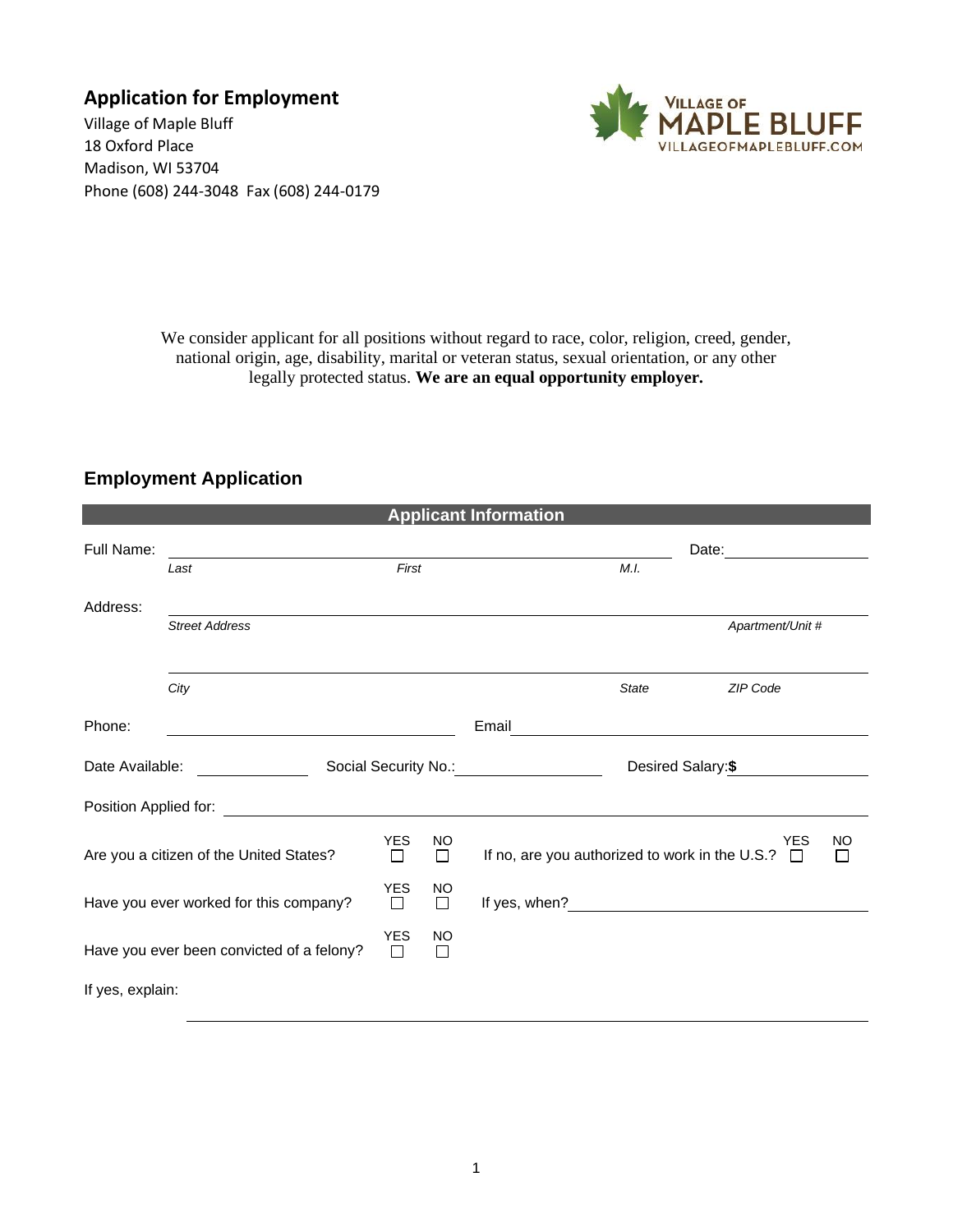| <b>Education</b>                                                                                                           |                                                                                                                                                                                                                                |                                                                                                                       |                      |               |                                                                                                                                                                                                                                |                                                           |
|----------------------------------------------------------------------------------------------------------------------------|--------------------------------------------------------------------------------------------------------------------------------------------------------------------------------------------------------------------------------|-----------------------------------------------------------------------------------------------------------------------|----------------------|---------------|--------------------------------------------------------------------------------------------------------------------------------------------------------------------------------------------------------------------------------|-----------------------------------------------------------|
| High School:                                                                                                               |                                                                                                                                                                                                                                | Address:                                                                                                              |                      |               | <u> 1989 - John Stein, Amerikaansk politiker (</u>                                                                                                                                                                             |                                                           |
| From:                                                                                                                      | To: the contract of the contract of the contract of the contract of the contract of the contract of the contract of the contract of the contract of the contract of the contract of the contract of the contract of the contra | Did you graduate?                                                                                                     | <b>YES</b><br>$\Box$ | NO<br>$\Box$  |                                                                                                                                                                                                                                |                                                           |
|                                                                                                                            |                                                                                                                                                                                                                                |                                                                                                                       |                      |               |                                                                                                                                                                                                                                |                                                           |
| From:                                                                                                                      | $\overline{\phantom{a}}$ To: $\overline{\phantom{a}}$                                                                                                                                                                          | Did you graduate?                                                                                                     | <b>YES</b><br>$\Box$ | NO.<br>$\Box$ | Degree: the contract of the contract of the contract of the contract of the contract of the contract of the contract of the contract of the contract of the contract of the contract of the contract of the contract of the co |                                                           |
| Other:                                                                                                                     |                                                                                                                                                                                                                                | Address:                                                                                                              |                      |               |                                                                                                                                                                                                                                |                                                           |
| From:                                                                                                                      |                                                                                                                                                                                                                                | To: Did you graduate?                                                                                                 | YES.<br>$\Box$       | NO.<br>П      |                                                                                                                                                                                                                                |                                                           |
|                                                                                                                            | Describe any specialized training, apprenticeship, skills. And extra-curricular activities:                                                                                                                                    |                                                                                                                       |                      |               |                                                                                                                                                                                                                                |                                                           |
|                                                                                                                            |                                                                                                                                                                                                                                |                                                                                                                       |                      |               |                                                                                                                                                                                                                                |                                                           |
| Summarize special job-related skills and qualifications acquired from employment or other experience.<br><b>References</b> |                                                                                                                                                                                                                                |                                                                                                                       |                      |               |                                                                                                                                                                                                                                |                                                           |
|                                                                                                                            | Please list three professional references.                                                                                                                                                                                     |                                                                                                                       |                      |               |                                                                                                                                                                                                                                |                                                           |
| Full Name:<br>Company:<br>Address:                                                                                         |                                                                                                                                                                                                                                |                                                                                                                       |                      |               |                                                                                                                                                                                                                                | Relationship: 2000<br>Phone: <u>_____________________</u> |
| Full Name:                                                                                                                 |                                                                                                                                                                                                                                |                                                                                                                       |                      |               |                                                                                                                                                                                                                                | Relationship: ___________________                         |
| Company:<br>Address:                                                                                                       |                                                                                                                                                                                                                                | <u> 1989 - Johann Stoff, deutscher Stoff, der Stoff, der Stoff, der Stoff, der Stoff, der Stoff, der Stoff, der S</u> |                      |               |                                                                                                                                                                                                                                | Phone: <u>______________________</u>                      |
| Full Name:                                                                                                                 |                                                                                                                                                                                                                                |                                                                                                                       |                      |               |                                                                                                                                                                                                                                |                                                           |
| Company:                                                                                                                   |                                                                                                                                                                                                                                |                                                                                                                       |                      |               |                                                                                                                                                                                                                                | Phone: <u>_______________________</u>                     |
| Address:                                                                                                                   |                                                                                                                                                                                                                                |                                                                                                                       |                      |               |                                                                                                                                                                                                                                |                                                           |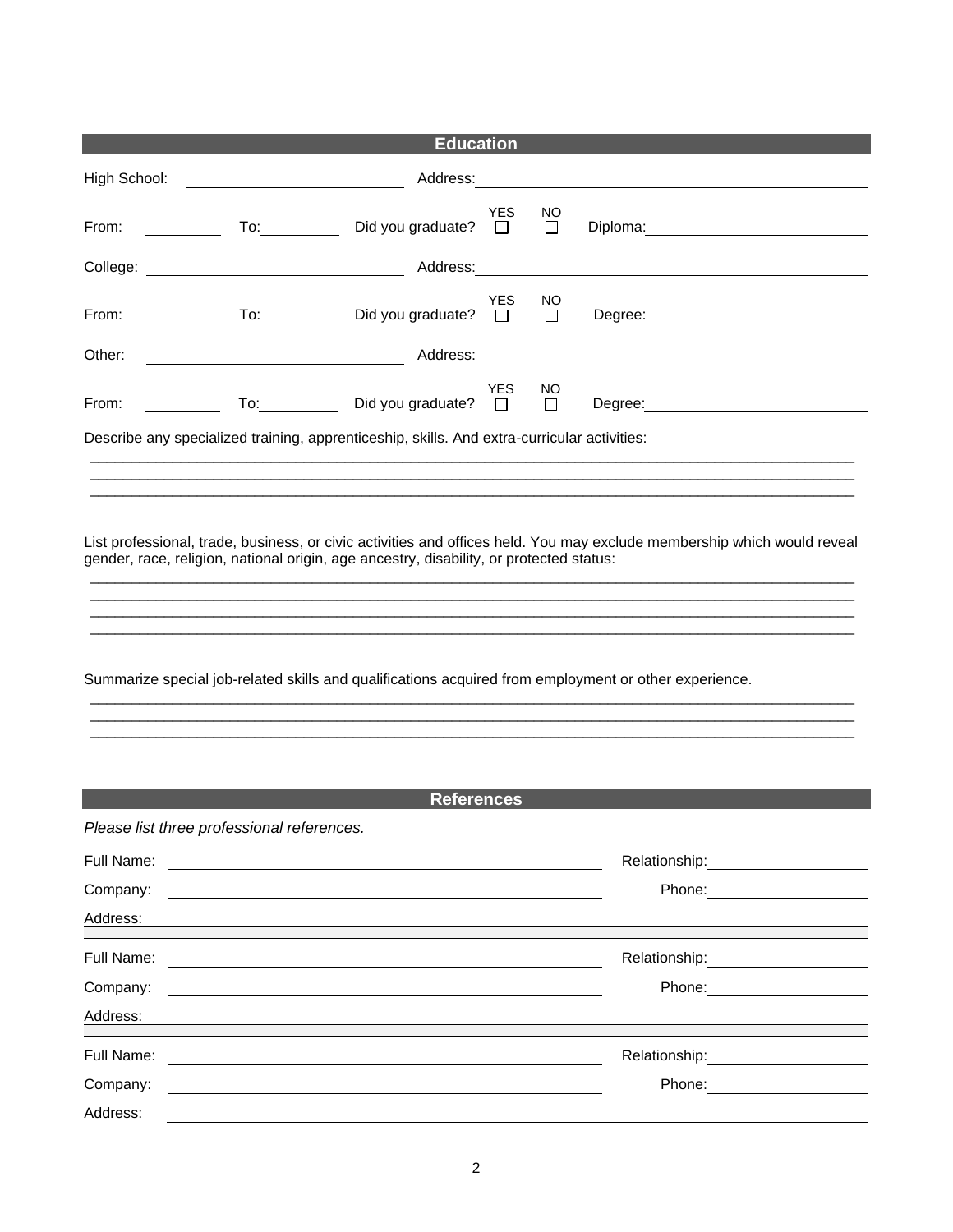|                      | <b>Previous Employment</b>                                                                                                                                                                                                     |                                                                                                                                                                                                                                                           |
|----------------------|--------------------------------------------------------------------------------------------------------------------------------------------------------------------------------------------------------------------------------|-----------------------------------------------------------------------------------------------------------------------------------------------------------------------------------------------------------------------------------------------------------|
| Company:<br>Address: | <u> 1980 - Johann Stoff, deutscher Stoff, der Stoff, der Stoff, der Stoff, der Stoff, der Stoff, der Stoff, der S</u>                                                                                                          | Phone: _______________________<br>Supervisor: Victor Contract Contract Contract Contract Contract Contract Contract Contract Contract Contract Co                                                                                                         |
| Job Title:           | Starting Salary:\$                                                                                                                                                                                                             | Ending Salary: \$<br><u>and the state of the state of the state of the state of the state of the state of the state of the state of the state of the state of the state of the state of the state of the state of the state of the state of the state</u> |
|                      |                                                                                                                                                                                                                                |                                                                                                                                                                                                                                                           |
| From:                | To:_____________________                                                                                                                                                                                                       | Reason for Leaving: Management Control of Reason for Leaving:                                                                                                                                                                                             |
|                      | <b>YES</b><br>NO<br>May we contact your previous supervisor for a reference?<br>$\Box$<br>$\Box$                                                                                                                               |                                                                                                                                                                                                                                                           |
|                      |                                                                                                                                                                                                                                |                                                                                                                                                                                                                                                           |
| Company:             | <u> 2000 - Andrea Andrew Maria (h. 1878).</u>                                                                                                                                                                                  |                                                                                                                                                                                                                                                           |
| Address:             |                                                                                                                                                                                                                                | Supervisor: _____________________                                                                                                                                                                                                                         |
| Job Title:           | Starting Salary:\$<br>Ending Salary: \$<br><u> 1989 - Johann Barnett, fransk politiker (</u>                                                                                                                                   |                                                                                                                                                                                                                                                           |
|                      |                                                                                                                                                                                                                                |                                                                                                                                                                                                                                                           |
| From:                |                                                                                                                                                                                                                                | Reason for Leaving:<br><u>Neason</u> for Leaving:                                                                                                                                                                                                         |
|                      | <b>YES</b><br>NO<br>May we contact your previous supervisor for a reference?<br>$\Box$<br>$\Box$                                                                                                                               |                                                                                                                                                                                                                                                           |
|                      |                                                                                                                                                                                                                                |                                                                                                                                                                                                                                                           |
| Company:             | and the control of the control of the control of the control of the control of the control of the control of the                                                                                                               |                                                                                                                                                                                                                                                           |
| Address:             |                                                                                                                                                                                                                                | Supervisor: William Supervisor:                                                                                                                                                                                                                           |
| Job Title:           | Starting Salary: \$<br><u> 1980 - Johann Barbara, martin a</u>                                                                                                                                                                 | Ending Salary: \$                                                                                                                                                                                                                                         |
|                      |                                                                                                                                                                                                                                |                                                                                                                                                                                                                                                           |
| From:                | To: the contract of the contract of the contract of the contract of the contract of the contract of the contract of the contract of the contract of the contract of the contract of the contract of the contract of the contra | Reason for Leaving: The above the set of the set of the set of the set of the set of the set of the set of the                                                                                                                                            |
|                      | <b>YES</b><br>NO<br>May we contact your previous supervisor for a reference?<br>П<br>П                                                                                                                                         |                                                                                                                                                                                                                                                           |